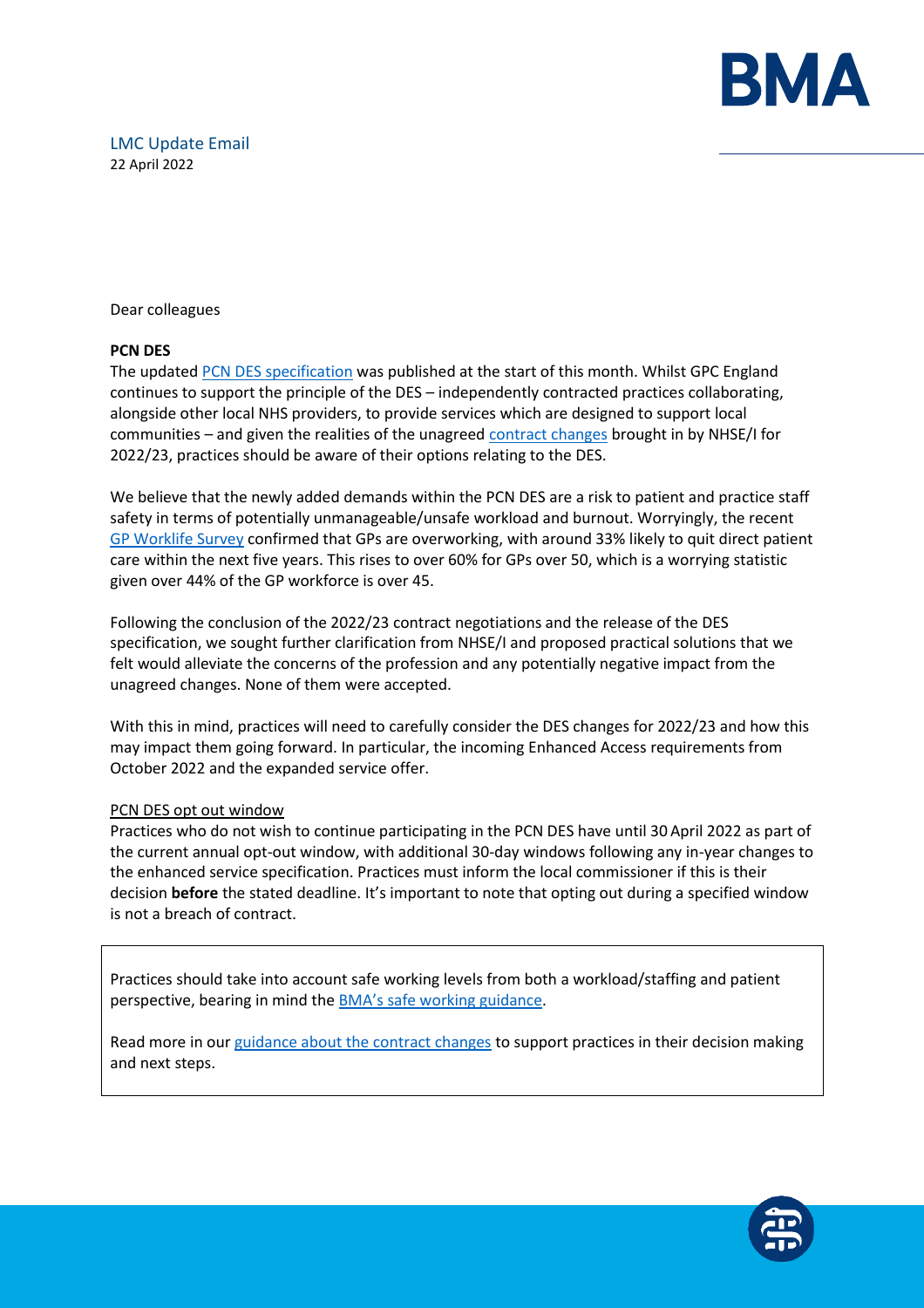

# **GP workforce data**

The number of [GPs](https://www.theguardian.com/society/gps) in England has fallen every year since the Government first pledged to increase the family doctor workforce by 5,000, the health minister Maria Caulfield disclosed in a [parliamentary answer.](https://questions-statements.parliament.uk/written-questions/detail/2022-03-22/144878) There were 29,364 full-time-equivalent GPs in post in September 2015, when the then health secretary, Jeremy Hunt, first promised to increase the total by 5,000 by 2020, however, it has now fallen to 27,920 as shown by the lates[t GP workforce data from NHS Digital.](https://digital.nhs.uk/data-and-information/publications/statistical/general-and-personal-medical-services/28-february-2022)

These figures show that the lack of doctors in general practice is going from bad to worse for both GPs and patients, and patients are paying the price in the form of long waits for an appointment. Dr Kieran Sharrock, GPCE deputy chair, [said:](https://www.theguardian.com/society/2022/apr/11/gp-numbers-in-england-down-every-year-since-2015-pledge-to-raise-them)

"Despite repeated pledges from government to boost the workforce by thousands, it's going completely the wrong way. As numbers fall, remaining GPs are forced to stretch themselves even more thinly, and this of course impacts access for patients and the safety of care provided."

# **It's time to rebuild general practice: support the campaign**

The **[Rebuild general practice campaign](https://protect-eu.mimecast.com/s/Q8U5CX5WWfXNzVMh6p6wUn?domain=bma-mail.org.uk)** continues to tackle the crisis facing general practice. The aim is to support GPs and their teams at an extremely challenging time to deliver the service that patients and staff deserve. Over the coming weeks, the campaign will build awareness of the key issues in the media, with the public and with politicians.

The campaign is calling for:

- 1. **Recruitment:** the UK Government delivering on its commitment to an additional 6,000 GPs in England by 2024
- 2. **Retention:** tackling the factors driving GPs out of the profession such as burnout
- 3. **Safety:** a plan to reduce GP workload and in turn improve patient safety.

We need your support to make the campaign a success. For more information on how to get involved and to access campaign materials, contact your **[LMC](https://protect-eu.mimecast.com/s/R5bfC2WMMcpG9PETnJrPn9?domain=bma-mail.org.uk)**.

You can also follow and share content, news, and updates on the campaign

### **Join our campaign for fair pay**

Over the last two years doctors have worked tirelessly, with many putting their lives on the line to keep patients safe during the pandemic. With the NHS facing a backlog that will takes years to clear, in the face of severe staff shortages, these extraordinary pressures are set to continue.

Inflation is soaring and doctors are being driven out of the NHS by punitive pension tax rules. The BMA is now calling on the UK Government to award doctors a minimum pay rise of RPI plus 2% for doctors, including those working in public health services.

The BMA is urging that doctors in England write to their local MP asking for their support for our campaign. Using the **[BMA's onlin](https://e-activist.com/page/103703/action/1?ea.tracking.id=NewsletterS)e tool**, you can add your name to a template letter, that will be automatically sent to your local MP.

### **Infection Prevention Control in healthcare settings**

The UKHSA has revised th[e Infection Prevention Control](https://www.gov.uk/government/publications/wuhan-novel-coronavirus-infection-prevention-and-control) (IPC) guidance for healthcare workers, and now advises returning to pre-pandemic physical distancing in all healthcare settings, including primary care, and returning to pre-pandemic cleaning protocols outside of COVID-19 areas, with enhanced cleaning only required in areas where patients with suspected or known infection are being managed.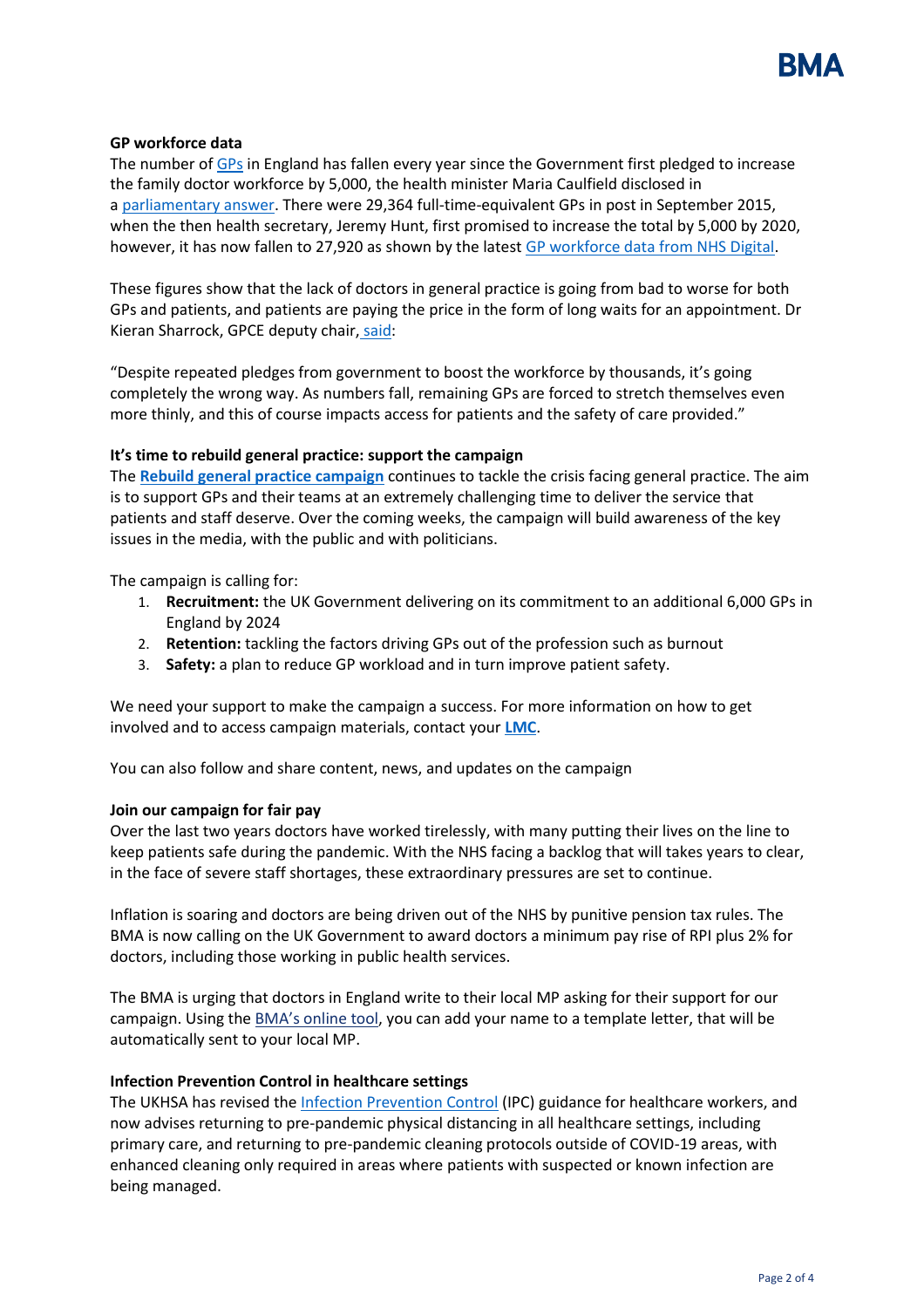

The guidance continues to recommend all healthcare organisations should undertake local risk assessments to ensure safe systems of work in the context of the wider impact of COVID-19 on health services. Practices should assess the risk to patients and staff using this guidance, and make decisions based on the needs and risks of everyone entering their practice building. Practices should also continue to triage patients and cohort people with respiratory illnesses. Read our [guidance](https://i.emlfiles4.com/cmpdoc/3/7/7/5/2/files/868663_ppe-risk-assessment-final.pdf?utm_source=The%20British%20Medical%20Association&utm_medium=email&utm_campaign=12917145_GP%20ENEWSLETTER%2013012022&dm_t=0,0,0,0,0) on risk assessments for practices

The guidance still advises that all patients, visitors and staff should continue to practise good hand and respiratory hygiene, including the continued use of face masks by staff and face masks / coverings by visitors and patients where clinically tolerated.

NHSE/I has published [a letter setting out these changes](https://www.england.nhs.uk/publication/national-infection-prevention-and-control/)

Read also the [BMA's briefing](https://www.bma.org.uk/advice-and-support/covid-19/what-the-bma-is-doing/bma-briefing-living-with-covid-19-response) in response to the Government'[s 'Living with COVID](https://assets.publishing.service.gov.uk/government/uploads/system/uploads/attachment_data/file/1056229/COVID-19_Response_-_Living_with_COVID-19.pdf)-19' strategy which sets out the plans for managing COVID-19 going forward.

Download our updated [poster about using face coverings in practices.](https://www.bma.org.uk/media/5321/bma-visiting-your-gp-poster-mar2022.pdf)

### **Arrivals from Ukraine: advice for primary care**

The UK government has published guidance *[Arrivals from Ukraine: advice for primary care](https://www.gov.uk/government/publications/arrivals-from-ukraine-advice-for-primary-care/arrivals-from-ukraine-advice-for-primary-care)* to help primary care professionals assess and address the health needs of patients ordinarily resident in Ukraine who have arrived in the UK. Arrivals will usually be under the government visa schemes [Ukraine Family Scheme](https://www.gov.uk/guidance/apply-for-a-ukraine-family-scheme-visa) and th[e Ukraine Sponsorship Scheme \(Homes for Ukraine\).](https://www.gov.uk/guidance/apply-for-a-visa-under-the-ukraine-sponsorship-scheme)

The guidance notes that it is important to adopt a [trauma-informed approach](https://www.gov.uk/guidance/assessing-new-patients-from-overseas-migrant-health-guide#trauma-informed-practice) that offers clear information and choice, supporting individuals to feel in control. Doctors of the World has produced the [Safe Surgeries initiative](https://www.doctorsoftheworld.org.uk/what-we-stand-for/supporting-medics/safe-surgeries-initiative/) (endorsed by the BMA) to tackle the barriers faced by many migrants in accessing healthcare, with GP registration being the first hurdle that this vulnerable group needs to overcome.

### **National flu immunisation programme 2022/23**

UKHSA has published the annual **[National flu immunisation programme 2022/23 letter](https://protect-eu.mimecast.com/s/ASfjCp211tnJrvnTDnhBr?domain=gov.uk)** which sets out which groups are eligible for flu vaccination for the 2022/23 flu season.

NHSE/I will be publishing the specifications shortly, and have advised us that suppliers have committed to flexibility if the reimbursement letter has impacted current orders. Therefore, if practices are having trouble amending orders, they should contact the contact the NHSE/I flu inbox [phco.fluops@nhs.net.](mailto:phco.fluops@nhs.net)

# **LMC UK conference 2022**

The Agenda for the [2022 UK LMC Conference,](https://www.bma.org.uk/what-we-do/local-medical-committees) which takes place on *10 and 11 May* in York, has now been published and is available [here](https://www.bma.org.uk/media/5564/uk-lmc-conference-agenda-22-april-2022-final.pdf)

The Conference will be webcast live - for more information see here: [Local medical committees](https://www.bma.org.uk/what-we-do/local-medical-committees)

Please send any queries to [info.lmcconference@bma.org.uk](mailto:info.lmcconference@bma.org.uk)